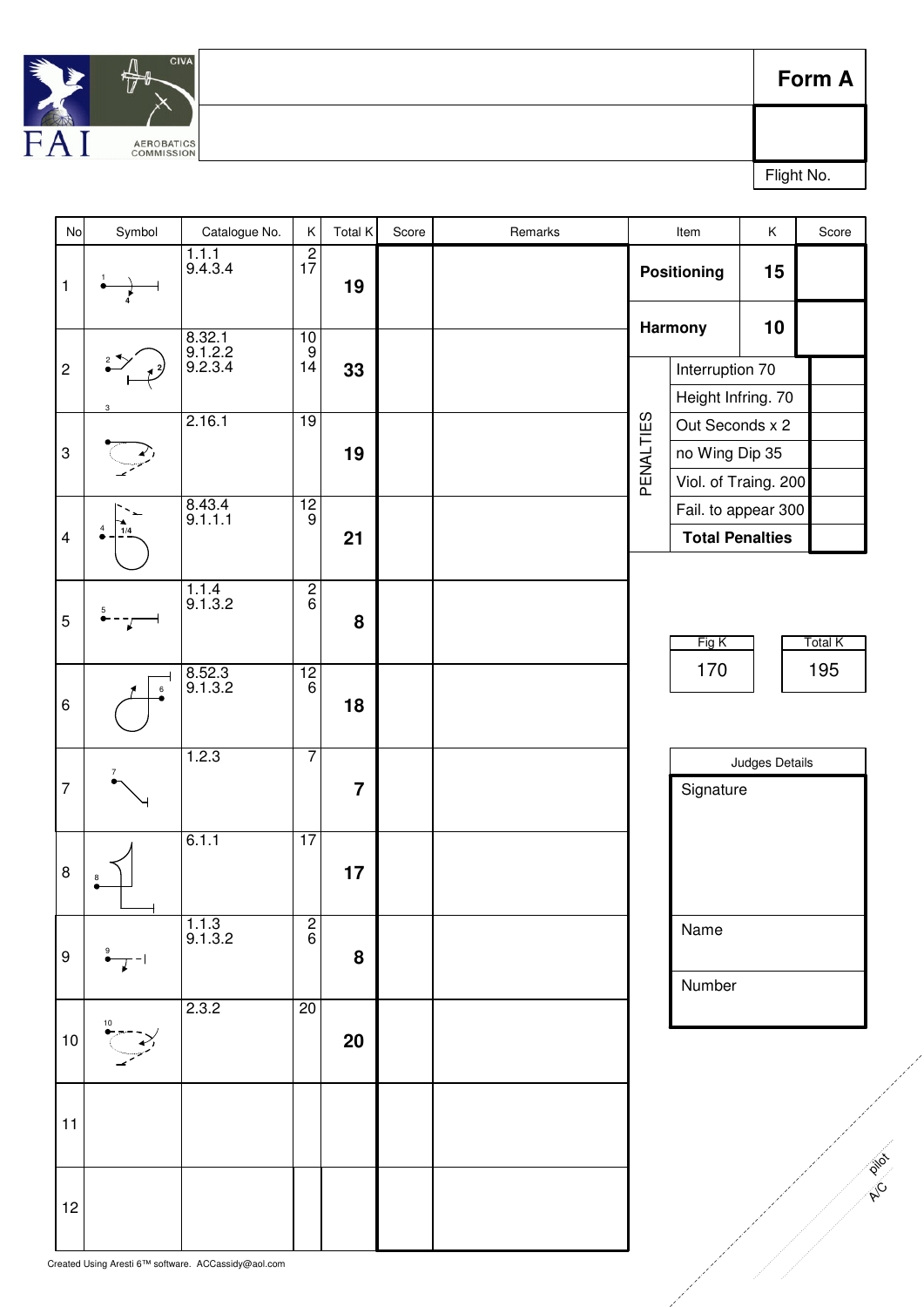





Cut here **A/C** Pilot: